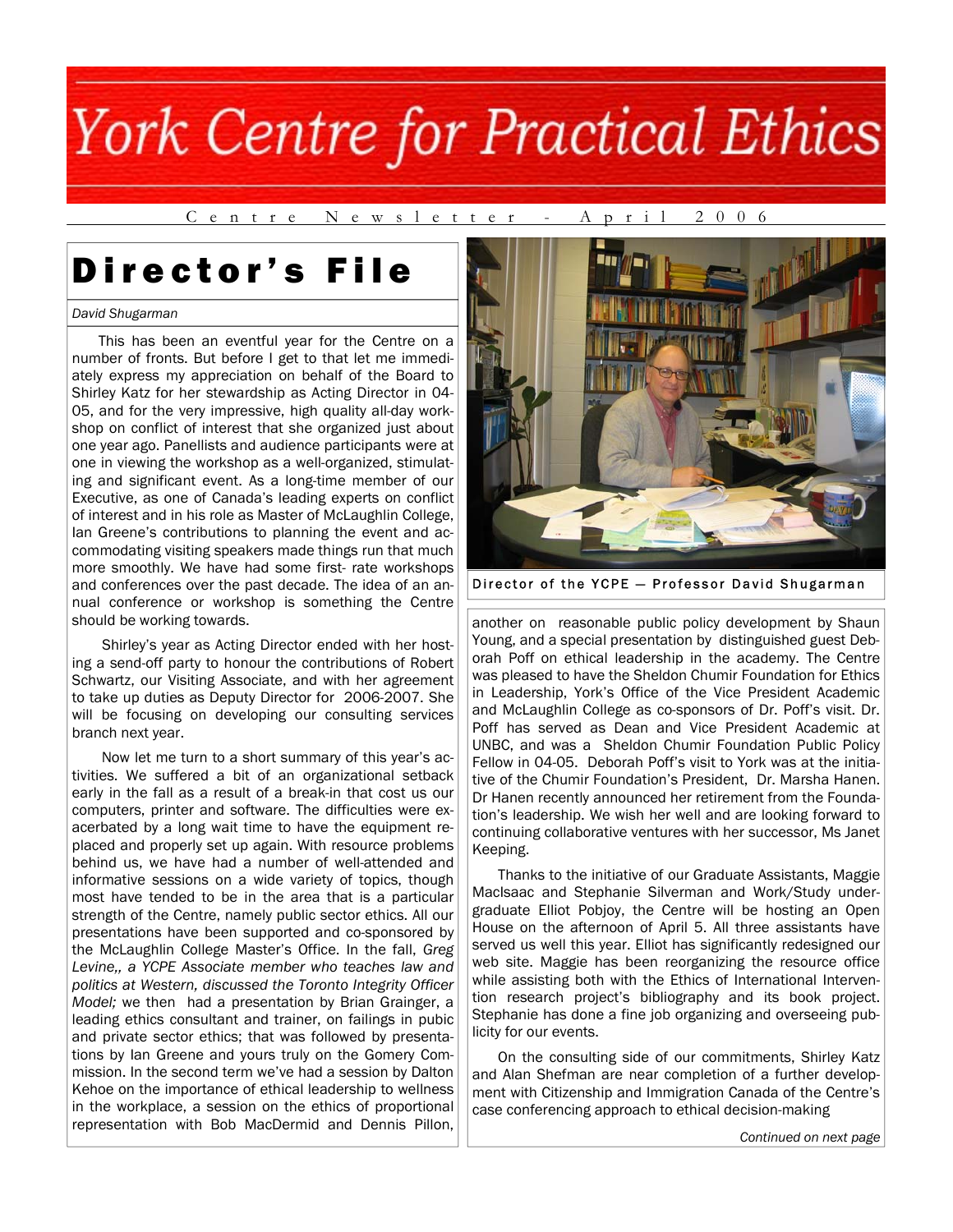Page 2

## Director's File

(a project largely developed by Dr. Katz with assistance from Mr. Shefman and various principals at CIC).

Recently, the Centre was asked to advise the Halton Board of Education with respect to some ethical governance issues and,as a result, Susan Dimock met with the Board at one of its open meetings in early March.

 On the research side, the tri-Centre Ethics of International Intervention SSHRCsponsored project and collaboration with the Key Centre at Griffith University (Nathan Campus) in Australia was very active in its final year of research. Workshops of project members and special guest participants were hosted by the Key Centre in Brisbane; and presentations based on investigators' research were given at International Studies Association Conventions in Hawaii and Istanbul. Work is now being focused on turning conference presentations and research studies into an edited volume. Added benefits of the project meant that several graduate students were financially supported as they became involved in the research and organizational efforts. To all of those students and especially to our current assistants I offer on behalf of my colleagues in the project and the Centre generally a large Thank You. And it goes without saying, but I'll say it anyway, that once again, our Coordinator Lilian Polsinelli and our parttime secretary Vicky Carnevale provided the kind of warm professional and administrative support that is crucial to the Centre's viability.

 Next year we have an interim SCOR( Senate Committee on Research) review of our mission and mandate in relation to our response to the 6 year SCOR review and I'll be looking to all Board,



Executive and Affiliated members to help me put the Centre's best attributes forward. I'll also be looking forward to initiatives we can all bring to enhancing our research and consulting activities.

 Some people are officially retiring from York but we expect they will still stay active and supportive of the

Centre. To that end, we applaud Wes Cragg and Tom Wilson for their contributions, past, present and future. Retirements signal a need to get newer faculty more involved in the Centre's life. That too will be a direction I'm hoping we can all work towards encouraging.

## Information on The Certificate in Practical Ethics

### Susan Dimock

 Practical Ethics is an exciting area of multidisciplinary study and research. The area of practical ethics provides the opportunity to apply ethical concepts and principles to contemporary social issues. York University offers to undergraduate students an opportunity to develop expertise in the area of practical ethics through its General Certificate in Practical Ethics. York students may earn a General Certificate in

Practical Ethics while fulfilling the requirements for a Bachelor Degree (Ordinary or Honours) in any Faculty. The courses listed for the Practical Ethics Certificate enable students to address questions of applied ethics and public policy in the fields of anthropology, business, economics, environmental studies, humanities, philosophy, political science, social science and sociology.

 2005 was the tenth anniversary of the Certificate in

Practical Ethics at York. http://www.yorku.ca/ycpe/ Since 2001-02, 21 students have completed the Certificate requirements and been granted the Certificate when they graduated. Approximately 25 students are currently enrolled in the Certificate program.

 The revised course list for the Practical Ethics Certificate has been finalized. The information sheet, application form and course list can be found on the YCPE website at:

and in the YCPE office at 119 McLaughlin

 More information about the Certificate in Practical Ethics can be obtained from the Centre for Practical Ethics (McLaughlin College 119), or from the Coordinator of the Certificate, Professor Susan Dimock (McLaughlin College 132 or dimock@yorku.ca).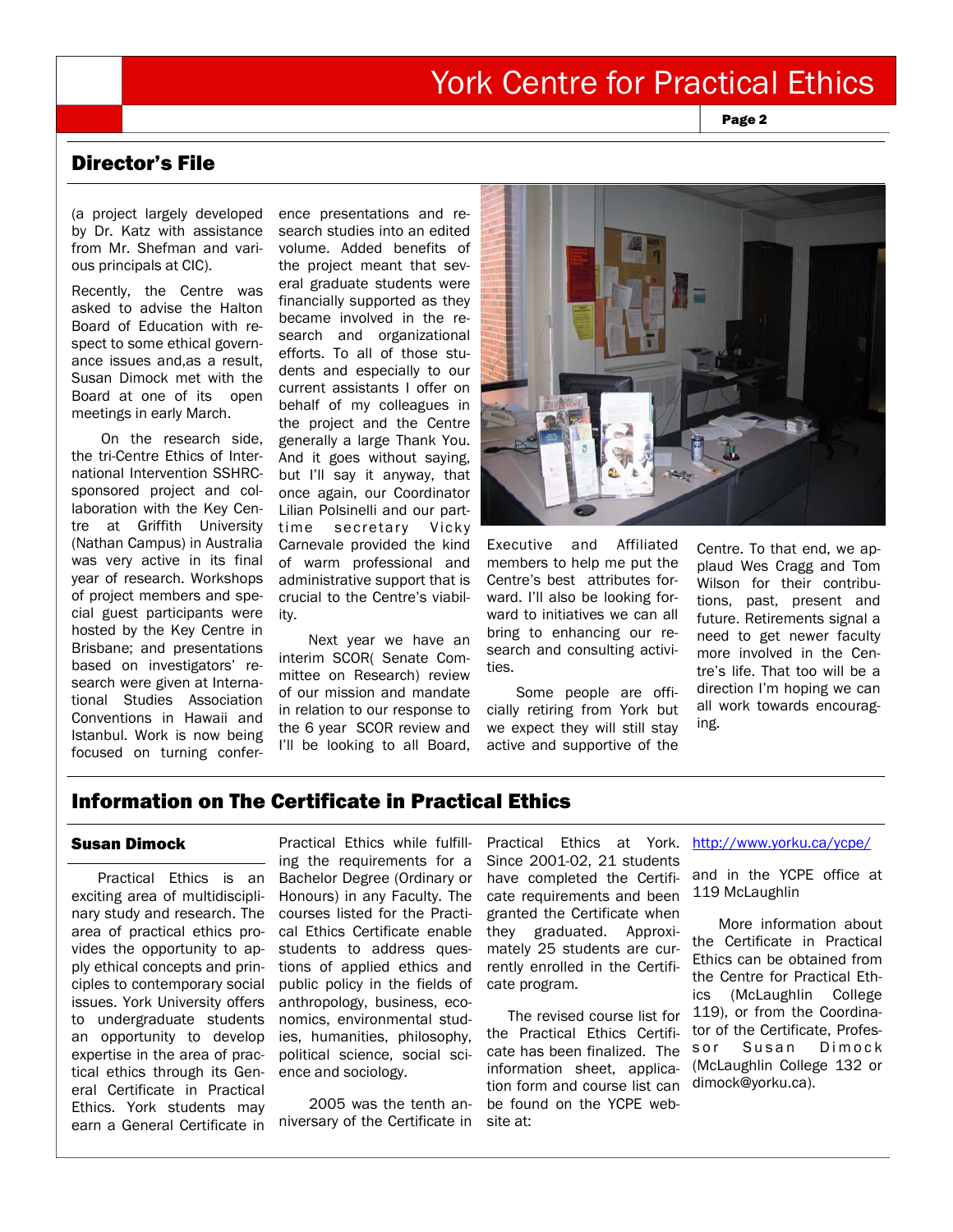Page 3

## YCPE welcomes…

 Professor Greg Levine volved in the Ontario Bar Ashas been with the University sociation through its Adminisof Western Ontario for al- trative Law, Municipal and most two years; coinciden-Constitutional sections. Protally, this is almost the same fessor Levine also enjoys amount of time that he has reading, walking and traveling been a member of the YCPE. in his free time. His research interests fall broadly within the areas of government ethics law, and administrative law. More specifically, Professor Levine looks at topics within those larger categories that include conceptions of administrative justice; growth, developethics law including ombudsman, access and privacy,

Greg Levine **Conflict of interest, and oth-** Joel Lexchin ers. As well, he is very in-

ment and effects of forms of ing involved in the YCPE has The Centre was lucky enough to host a lecture by Professor Levine in the first semester, and we welcome the opportunity to hear from him again. For his part, Professor Levine attests to the learning experience that beprovided for him in regards to different issues and approaches to ethics matters.

Joel Lexchin has been affiliated with York University since 2001 but has worked at the University of Toronto since 1988. He joined the YCPE under the auspices of other members' recommendations in 2005. He hopes to gain a broader understanding of how ethical issues impact the health care community through his involvement in the Centre. With his breadth of knowledge on ethics related to pharmaceutical policy issues, Professor Lexchin will prove to be a valuable resource to anyone working on related issues.

 Professor Lexchin has been working with organizations around the world (primarily Europe and Australia) on international aspects of drug policy since the late 1980s. His academic interests lie in the field of pharmaceutical policy for both research and teaching. He also enjoys canoe trips and traveling, and has recently taken in and recommends kd Lang's "Hymns of the 49th Parallel" and the movie, C.R.A.Z.Y.

### Roger Rickwood

is an administrative and hu-these fields. man rights lawyer, as well as a recently retired Member of the Immigration and Refugee Board. His academic interests lie in the field of amending Canadian and international refugee law, particularly in establishing entitlement for Rickwood wants to regularize radios among his hobbies. the processes of administrative discretion in Canadian social policy programs, as well as maximize rights for children with fetal alcohol spectrum disorder. He joined the Centre in December 2005 to learn more on how to keep governments and administrative agencies accountable, fair and efficient. He brings to the Centre the pragmatic ideas of a seasoned decision-

Dr. Roger Rickwood is a Fel-apply and communicate Maslow of McLaughlin College, ter George Tatham's ten princiand a Visiting Professor in the ples of inter-disciplinary learn-Department of Political Sci-ing and character developence and Faculty of Graduate ment. He is eager to answer Studies at York University. He student inquiries in any of maker with a strong sense of social justice. He strives to

environmental refugees. Dr. old typewriters and vintage In his spare time, Dr. Rickwood enjoys watching British detective shows such as **Jack** Frost and Rosemary and Thyme, and the British north country police soap Heartbeat. He counts collecting Toby jugs,

> Dr. Rickwood recommends reading Madame Justice Louise Arbour's lecture to the Dominion Institute in March 2005 entitled from "From Charity to Entitlement" as the definitive action guide for all progressive minded people interested in social justice, democratic accountability and administrative fairness.

## Shaun Young

Shaun P. Young is relatively new to York University and definitely new to the YCPE. Associated with York for approximately a year and a half, Professor Young hopes to find in the Centre a community of individuals interested in his broad fields of political theory and public policy. His research has always engaged issues of practical ethics, particularly with respect to public policy development and political behaviour. Professor Young is particularly interested in the development of empirically informed theories of justice that purposely seek to assist in the design of public policy.

Professor Young is looking forward to drawing upon the knowledge of the YCPE community members in order to both improve his understanding of the issues and enhance the scope and quality

of his research. He also looks forward to presenting his research in seminar format, perhaps through an YCPE lunchtime talk. He considers it a distinct privilege and honour to be invited to become a member of such a respected organization and community.

 When not pursuing his academic goals, Professor Young could be found playing guitar, singing and writing original songs. Aside from these hobbies, he has also found time to read *The Truth of Power: Intellectual Affairs in the Clinton White House* by Benjamin Barber; as well as *The Simpsons and Philosophy*, edited by Irwin, Conard and Skoble – both of which he recommends as great reading for leisure time.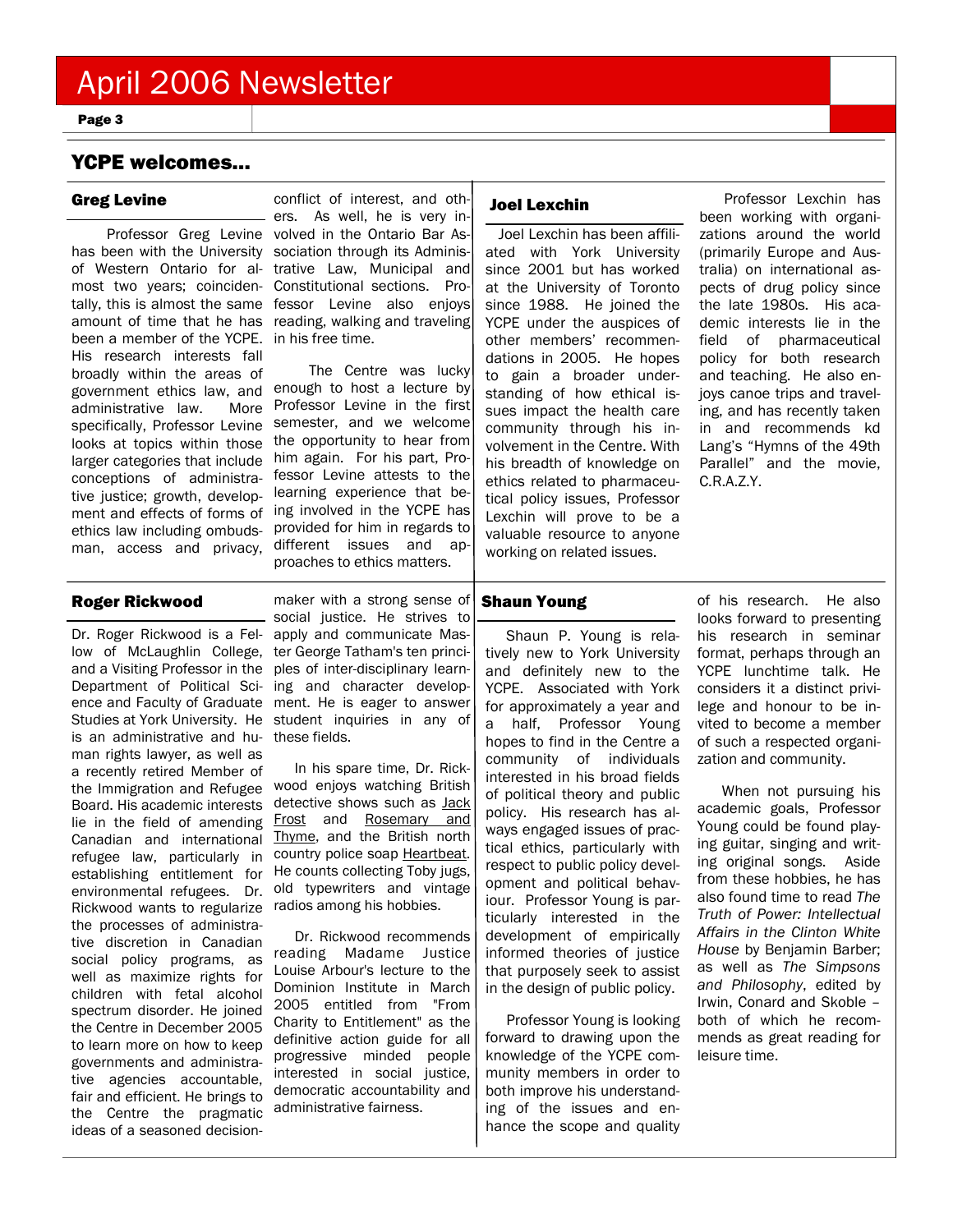Page 4

## Update from David Wiesenthal

## David Wiesenthal

As you may know, I am currently the Chair of the Human Participants Review Committee (HPRC), which is York's research ethics board. Canada has initiated a national set of standards for the evaluation of research practices to ensure that they meet high ethical standards. The three federal funding agencies (the Canadian Institute of Health Research, the Natural Sciences and Engineering Research Council and the Social Science and Humanities Research Council) established a series of guidelines (termed the Tri-Council Policy Statement) that established a uniform set of standards and procedures that dramatically extended ethical screening to a wide variety of scholarly endeavours that previously had not been subject to review or only were informally evaluated according to codes established by professional associations. All faculty research, whether funded or not, must now be reviewed by research ethics boards, along with graduate students' theses and dissertations. Undergraduate research is reviewed at the departmental while other graduate research is subject to review at the programme level. Research with human participants conducted by York faculty abroad must also be reviewed as are projects conducted at York by visiting faculty from other universities. While the Tri-Council has not explained the reason for implementing this code, it is reasonable to assume that Canada felt pressure to establish parallel procedures that have been implemented in the United States and other countries which would facilitate international collaborative endeavours. The Canadian ethical code seems heavily influenced by the concern with protecting participants from possible risks during the conduct of clinical trials in biomedical research and has been criticized on that account. York is largely a university where behavioural and social science research is performed where the risks and benefits to research participants are of a differ-

ent sort and are usually minimal.

 There are various plans, discussed at a national level, for the training and certification of faculty serving on these ethics review boards, along with an accrediting procedure for the boards to allow them to function more efficiently in reviewing multi-centre studies. York's Centre for Practical Ethics has the opportunity to become actively engaged in research and development of these emerging ethical review standards and in the provision of ethics education for members of research ethics boards in Ontario hospitals, colleges and universities.

## Report on a Case Conferencing Model for Citizenship and Immigration Canada (CIC)

### Shirley Katz

In February 2001, the York ate considerations under the Centre for Practical Ethics, relevant section of the *Immi*under the directorship of Pro-*gration Act* (now the *Immigra-*ada sided with Ms. Baker. fessor David Shugarman, or-*tion and Refugee Protection*  The Court said that in the ex-"*Baker* and Beyond" conferganized and presented an Act), from the requirement ercise of their discretion, the ence and dealt with the ethieducation workshop that we that an application for permacalled "Baker and Beyond." nent residence be made out- in the case did not make their ary decision-making. Appar-The "*Baker*" referred to a side of Canada. Her applica-1999 Supreme Court of Can-tion cited concerns about the ada decision concerning one availability of medical aid in Mavis Baker, a woman origi- her country of origin (she had pellant's children." This case ferencing model for the H & C nally from Jamaica, with Cana-been diagnosed with paranoid created great concern for all decision-makers. dian-born dependent children. schizophrenia), and the effect Ms. Baker had arrived in Can-of her possible departure on ada as a visitor, had never her Canadian-born children. A sions on humanitarian and had stressed at the conferreceived permanent resident senior officer of CIC found that compassionate grounds ("H & ence was that a more consulstatus, and had supported there were insufficient hu-C officers"). The officers who tative process for developing herself illegally for over eleven manitarian and compassion-were responsible for the a case analysis would benefit years as a live-in domestic ate reasons to warrant procworker. She was ordered de-essing her application for per-the Supreme Court judgment, manitarian and compassion-decision.

ported. She then applied for manent residence in Canada. nel thought it was time to an exemption, based on hu-He gave no reasons for his review various administrative,

> The Supreme Court of Canimmigration officers involved cal components of discretiontive to the interests of the ap-asked to develop a case conimmigration officers who were responsible for making deciand CIC management person-

legal and ethical components of H & C decision-making.

decision "in a manner which ently what I had to say struck was alive, attentive, or sensi-a responsive chord, and I was I was a presenter at the

Baker decision were named in H & C decision-makers. Their One of the aspects that we

*Continued on next page*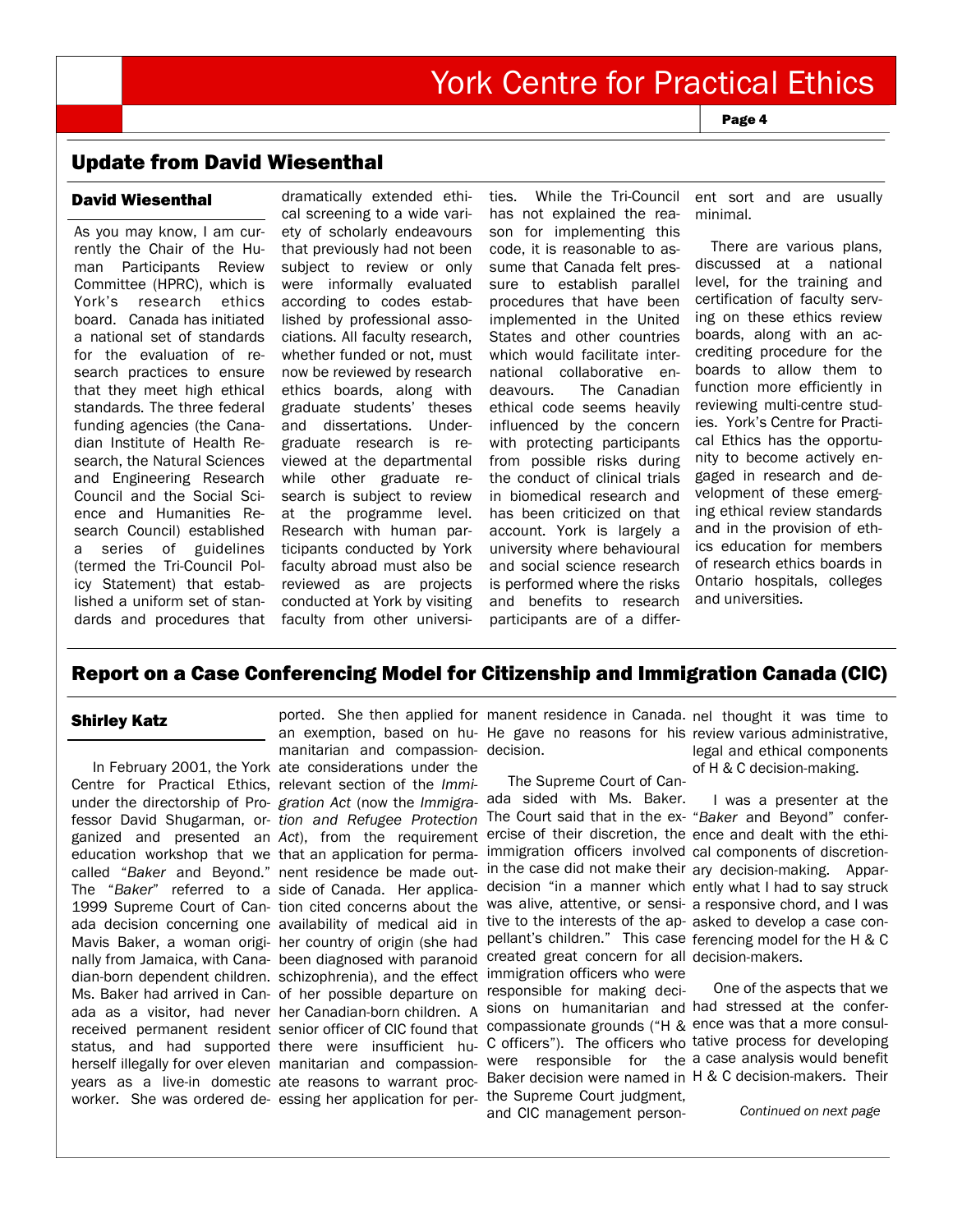Page 5

## Report on a Case Conferencing Model - Continued..

powers are delegated powers, delegated by the Minister, and ably assisted by an Associate service. We are pursuing the model has, by all accounts, as such cannot be delegated Member of the Centre for implementation of the model changed the culture of the further. Their discretion can- Practical Ethics and a York this year at CIC Scarborough. not be fettered. The challenge graduate, Alan Shefman. Towas to develop a case confer-gether we arrived at a model encing model that would not that we tested at two CIC the case conferencing model sented the model to provinfetter the discretion of these sites: one port-of-entry site, for H & C decision-makers, I cial and national meetings of discretionary decision-makers. CIC Niagara, and one inland was also asked to fine tune CIC personnel, and the hope

effect a cultural change within worked to perfection, largely removal risk assessment offi- & C decision-makers in CIC the CIC infrastructure. While because at each site the per- cers ("PPRA"). These officers offices throughout Ontario, formal case conferencing oc- son who had carriage of the assess the risks (e.g., of tor- and then in the rest of Cancurs in many case based disci- project was a gifted manager ture and death) that appli- ada. plines like medicine and social and leader. work, this form of interchange was not part of the mainworld take for granted: the model did not get fully leadership role played by the (of the Bar of Ontario). "brainstorming."

Another challenge was to model at these two sites of CIC officers: the pre- model might be extended to H site, CIC Mississauga.

> implemented because of a PPRA manager. variety of factors, including

In this endeavour, I was labour disruptions in the civil

In addition to developing Mr. Shefman and I have precants who have been ordered

This case conferencing CIC offices where it has been successfully implemented.

the model for a different group and expectation is that the

stream culture of CIC. The the model to two other GTA The model worked wonderfully Humanities, a founding memchallenge was to introduce sites, CIC Etobicoke and CIC well with the PPRA unit, again ber of the York Centre for what we in the academic Scarborough. At these sites, in large part because of the *Practical Ethics, and a lawyer*  I was then asked to extend face in their country of origin. *Professor in the Division of*  removed from Canada might  *Shirley Katz is an Associate* 

## New Titles in the YCPE Library!

We have 11 new titles to add to the YCPE Catalogue, courtesy of Professor Esteve Morera. Many thanks!

The YCPE graciously accepts donations of any Ethics books so please think of us next time you're spring cleaning or "regifting".

## YCPE's New Website

Since September, YCPE's website has been under massive reconstruction. While some of its content is still being updated, the site is now close to being finished.

Please have a look and tell us what you think.



Http://www.yorku.ca/ycpe YCPE Members enjoying conversation at this months' lunch panel session